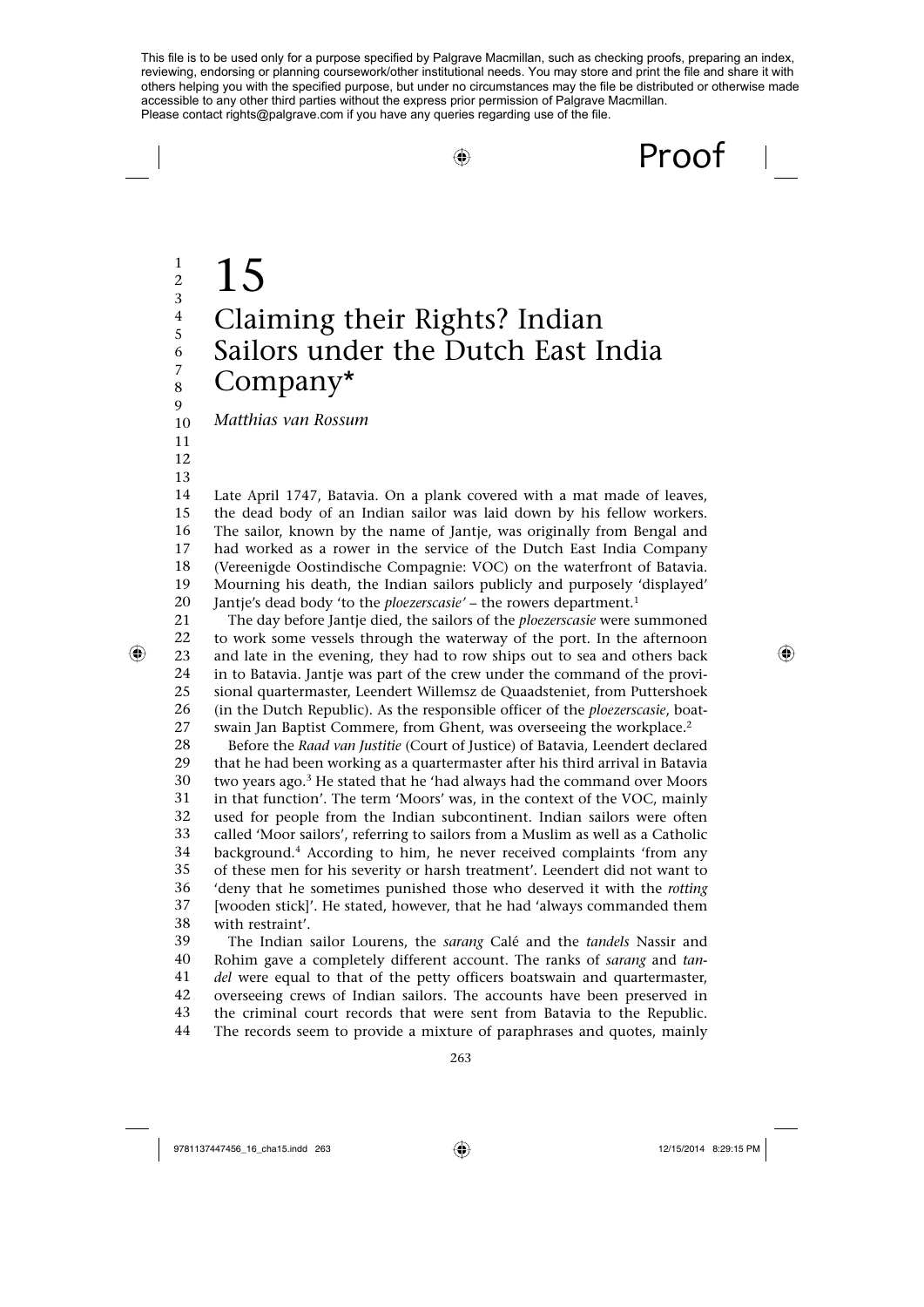#### 264 *Matthias van Rossum*

16

◈

in Dutch, although the Indian sailors may have provided their accounts in Portuguese or through translation. In this case, no translator was mentioned.5 The officers took their oath 'in the Muhametan manner'.6 Lourens swore his testimony by taking the oath 'in the Catholic manner', 'proclaiming the words "so help me God" in the Portuguese language'.7 1  $\overline{2}$ 3 4 5

♠

The sailors declared that they had been commanded to row out around noon of that day. Jantje had been the last to arrive, and quartermaster Leendert had beaten Jantie 'with an oar'.<sup>8</sup> This was much more serious than the regular punishment with a *rotting*. Once they were 'in the canoe', Leendert hit Jantje 'in such a manner on the chest and other places of his body' that 'he lost consciousness'. The quartermaster, the sailor and foremen claimed, 'had beaten the oar to pieces' and kicked Jantje 'outside the boat'. His fellow rowers rescued the unconscious sailor from the water and brought him 'to the *kagie*' – the house of the rowing quarters. He died 'the next morning, around nine o'clock'. 6 7 8 9 10 11 12 13 14 15

#### **Global workers – or early modern coolies?** 17 18

The death of the sailor Jantje from Bengal brings together different aspects of the world of diversity and work within the VOC. It shows Indian sailors working on rowing vessels in Batavia. Indian crews would be recruited in Bengal and, later, Surat. They were placed on board Company ships engaged in intra-Asiatic voyages and employed in various kinds of work in the port of Batavia. They worked amidst sailors and soldiers from different areas of Asia and Europe. The working environment where they were stationed was commanded by petty officers from the Dutch Republic and Flanders. Working for a worldwide trading company, these sailors functioned in a complex, globalised world. 19 20 21 22 23 24 25 26 27 28

As workers of the VOC, they were subject to Company law and discipline. The VOC, as an early modern capitalist merchant organisation, continuously sought to cut costs and increase efficiency. The Company decided payment conflicts with sailors and other low-ranking workers in its favour, accepting unfavourable solutions only when insistence would lead to detrimental results. Company working environments were organised in a hierarchical way, functioning on the basis of a harsh command structure of which violence was an integral component. The events of the *ploezerscasie*  can be seen as an extreme case, but not as an isolated incident. As a result, European and Asian workers in the service of the Company were confronted with important challenges, especially concerning payment and treatment. At the same time, the VOC and its sailors found themselves in an inter-29 30 31 32 33 34 35 36 37 38 39 40

national environment where they had to deal with different groups of workers, communities and (local) authorities. European and Asian sailors were not only confronted with each other, but also with the challenges presented 41 42 43 44

by their service for the VOC. Instances of conflict and claims-making, as in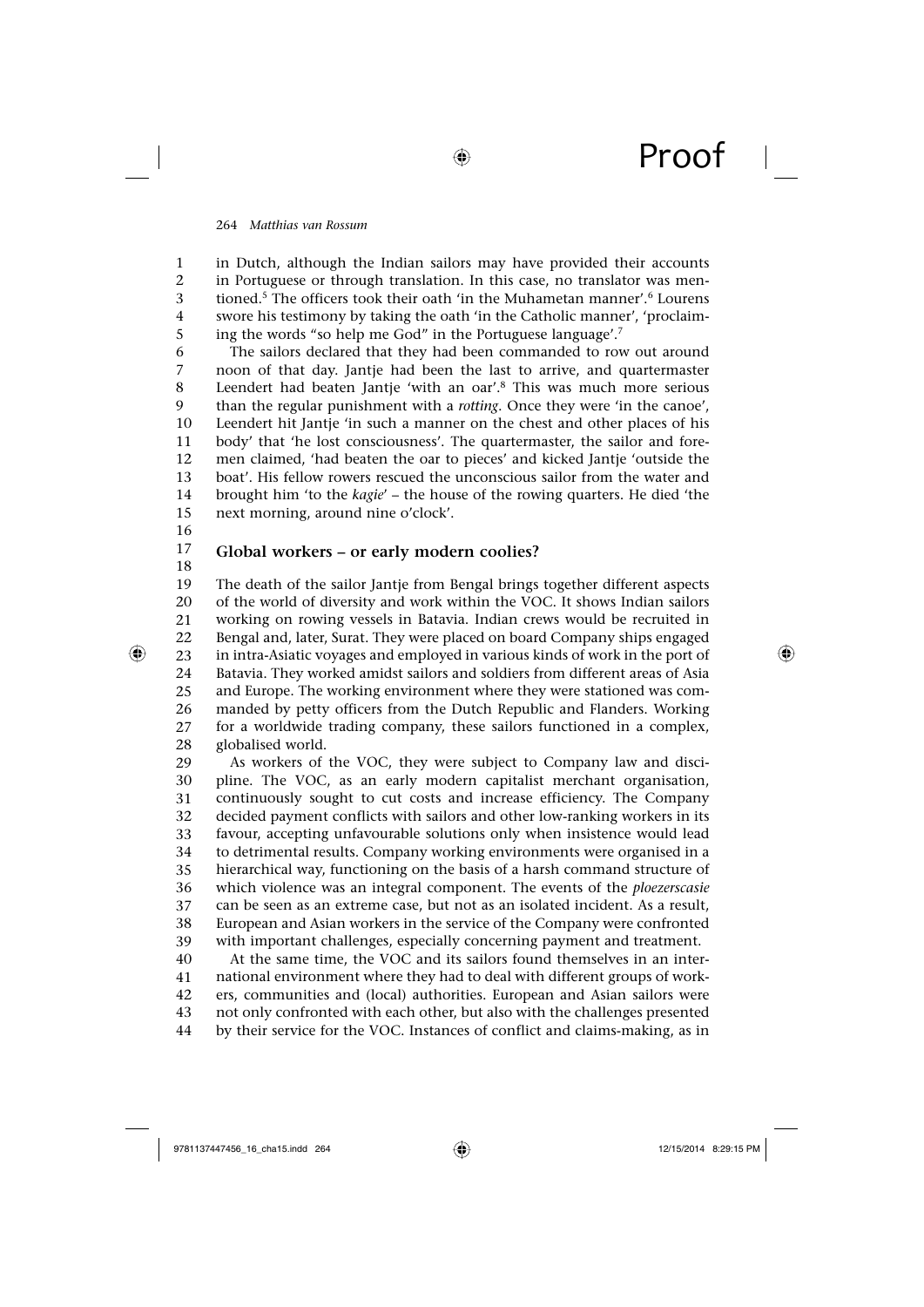## *Indian Sailors under the Dutch East India Company* 265

the case of Jantje from Bengal, provide interesting insight into the functioning of the VOC as an early modern multicultural working environment. They also provide an important way to study the possibilities available to sailors to represent their interests or claim their rights. This could be done in informal and formal ways, and by mobilising different actors inside and outside the VOC. 1  $\overline{2}$ 3 4 5 6

⊕

A consideration of the socioeconomic position of European and Asian sailors and the working relations between them and the VOC leads to the question of how to interpret the positions, possibilities and differences of European and Asian sailors in the service of the VOC. In general, two lines of argument are presented in the historical literature. These arguments either focus on differences in the culture of work and discipline, or on differences in the position of sailors within the labour market and the VOC. 7 8 9 10 11 12 13

At first sight, the relationship between the Asian crew and the European (provisional) quartermaster might seem to be one of a violent clash between maritime cultures. In a comparison between 'European' and 'Asian' shipping, Pearson describes European maritime culture as being marked by strong 'class and hierarchical divisions', 'enforced by draconian punishments'.9 Asian maritime cultures were, according to Pearson, characterised by a 'more relaxed atmosphere, with only mild punishments and in general a spirit of cooperation'.10 In the broader literature on Asian sailors in the early modern period, the Asian maritime culture has often been linked to lower levels of discipline, larger crews and, as a result, lower labour productivity.<sup>11</sup> Relating this to the case of Jantie, the conflict should be explained from a contrast between a 'relaxed' Asian maritime culture and a tougher European maritime culture, resulting in different expectations around work and discipline. 14 15 16 17 18 19 20 21 22 23 24 25 26 27

A second explanation might result from the literature that traces the construction of the Asian sailors as 'lascars' – or 'coolies' – into the early modern period. This literature emphasises that European and Asian sailors occupied profoundly different positions within the maritime labour market and within early modern European shipping companies.12 Lascars have been characterised as coolies – unskilled, unorganised and powerless colonial labourers.13 From this perspective, the explanatory factors would be the weak position of Asian sailors within the labour market and the VOC. Being perceived and treated as lesser sailors, as coolies, Asian sailors would have a more difficult time defending their interests, resulting in lower wages, bad working conditions and abuse.14 28 29 30 31 32 33 34 35 36 37 38

This essay will confront these perspectives by studying the position of Asian sailors, in this case mainly Indian sailors. Taking into account recent findings on the rather favourable position of Asian sailors within the VOC, we are led to ask which formal and informal ways were available to these sailors to defend their position and claim their rights with respect to payment and treatment. This chapter studies these opportunities. It will outline 39 40 41 42 43 44

◈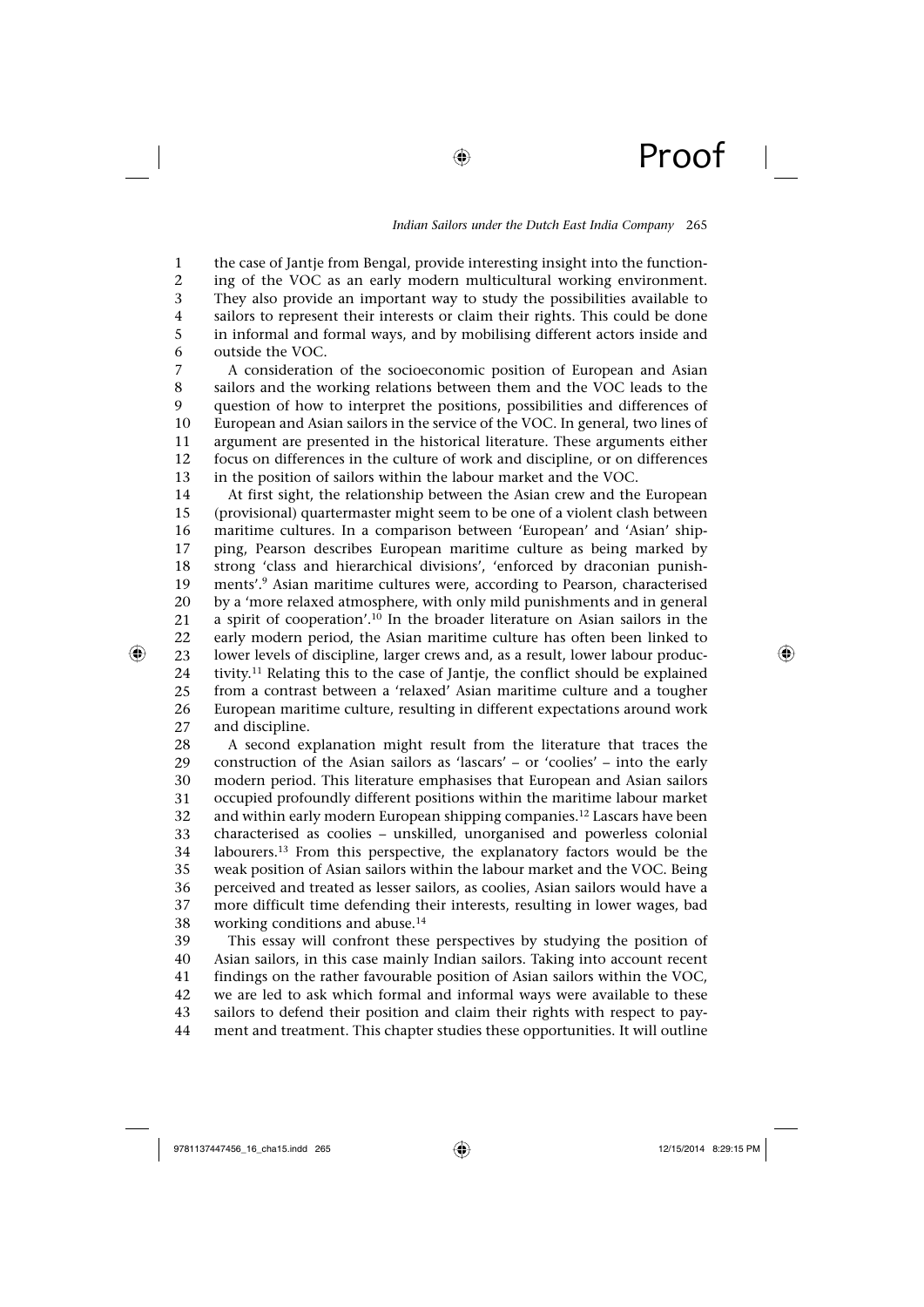#### 266 *Matthias van Rossum*

the various means available for Asian and European sailors to complain about maltreatment or infringement of rights or to enhance their position. This contribution will first address patterns of recruitment, work conditions and the violence of the VOC hierarchies. This will provide a context for some of the sailors' most important challenges, concerning payment and treatment. The chapter will then return to the *ploezescasie* in order to study the informal and formal reactions of Indian sailors. The final part will study various other conflicts and actions of Indian sailors in the service of the VOC in order to outline the landscape of possibilities available to Asian workers to claim their rights and represent their interests, both within and outside the Company. 1  $\overline{2}$ 3 4 5 6 7 8 9 10 11

⊕

12 13

◈

#### **Working for the Company** 14

The VOC recruited a large and diverse maritime work force. In the Republic, the VOC recruited Dutch and other European sailors from an area ranging roughly from the Southern Netherlands to Germany and Scandinavia.15 The VOC recruited sailors from various regions in Asia as well. Recently, it has been pointed out that this occurred much earlier and more systematically than established by previous historical research.16 From the early seventeenth century onwards, Chinese sailors were recruited around Formosa, (1630s–1660s). For intra-Asiatic shipping, Indian sailors were recruited in Bengal from the 1670s onwards and in Surat from the 1750s onwards. In the second half of the eighteenth century, Chinese sailors were again employed, this time mainly from Batavia. In this period, the VOC also started to employ Malay and Javanese sailors.<sup>17</sup> 15 16 17 18 19 20 21 22 23 24 25 26

Asian and European sailors worked in mixed crews. Trying to generate profits through Asian trading activities, the VOC maintained an intra-Asiatic fleet that was much larger than that employed on the intercontinental route between Europe and Asia.18 In Asia, the VOC operated routes in the waters between the Cape, Persia, India, the Indonesian archipelago, mainland South-east Asia, China and Japan. Sailors from Bengal and Surat were mainly employed on routes between India and Batavia and in the Indonesian archipelago. As it was quite common for the VOC to employ its maritime workforce in different kinds of work at sea and on land, these sailors were also employed as port workers – rowers, towers, carriers, sailors – in and around Batavia and some of the smaller Company settlements. 27 28 29 30 31 32 33 34 35 36 37

Recent findings indicate that Indian VOC sailors were able to establish for themselves a better position than might be expected based on earlier historical scholarship. They were able to negotiate wages and contract terms that were similar to those of European sailors in the service of the Company.19 During most of the eighteenth century, for example, 'Moor' sailors in VOC service earned 7.5 guilders per month, about the same as the wages earned by European sailors, who were recruited for 7 to 9 guilders. Younger 38 39 40 41 42 43 44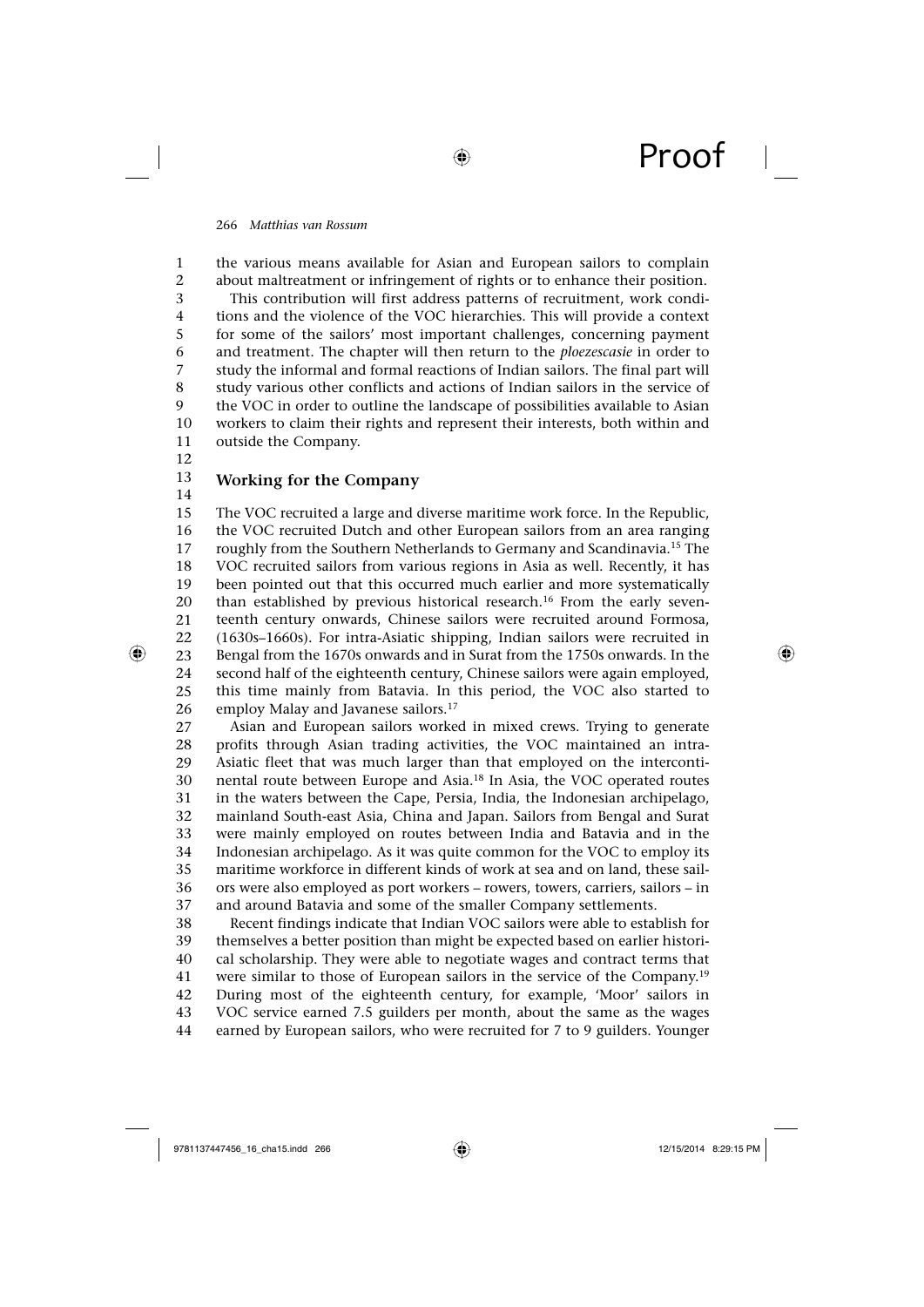#### *Indian Sailors under the Dutch East India Company* 267

sailors started with even lower wages in the Republic. An important difference was that while Asian sailors were paid according to a fixed standard wage, European sailors at the end of their contract term could negotiate higher wages (one guilder per month) by extending their service overseas. European sailors could raise their wages to as much as 8 to 13 guilders.<sup>20</sup> 1  $\overline{2}$ 3 4 5

⊕

Asian sailors' negotiation position, or position in the labour market, may even have been stronger than that of European sailors and 'Moor' sailors could sometimes claim conditions that were better than those of European sailors. From April 1752 onwards, for example, Indian sailors recovering in the 'Moor hospital' of Batavia were paid half their wages. This was placed on their accounts in order to avoid complaints from families and wives in Bengal and Surat. European sailors were not so lucky; the payment of their wages was suspended completely during their stay in hospital. An attempt to change this situation would be initiated in August 1764. The recently appointed director-general, Jeremias van Riemsdijk stated that he found it remarkable that 'the Moors enjoyed more privileges than the Europeans.'21 6 7 8 9 10 11 12 13 14 15 16

Furthermore, even if there were differences in work cultures, this did not affect productivity. The differences between VOC ships with completely European crews and VOC ships with mixed crews of European and Asian sailors were small. On smaller ships, the differences tended to be in favour of ships with completely European crews. It seems that this was the result of the practice of employing Asian crews in groups with a minimum of eight to ten, leading to somewhat less efficient manning ratios for mixed crews, especially on smaller ships. In the second half of the eighteenth century, with the VOC employing more large vessels, the difference in labour productivity between European and mixed crews turned in favour of the latter.<sup>22</sup> 17 18 19 20 21 22 23 24 25 26

This might indicate that Asian sailors were not necessarily less disciplined – or less accustomed to a disciplined working environment – than Europeans. If this is indeed the case, it seems that the 'lascar perspective' of the nineteenth century should not be employed for earlier periods. In the eighteenth century, at least, Asian sailors were not just the coolie colleagues of European workers. 27 28 29 30 31 32

33

◈

#### **Contracts and violence** 34

35

The provisional quartermaster claimed he commanded his crew with 'moderation'. He did so after having beaten one of his sailors severely. Although there is no uncertainty regarding the instrument (with a *rotting*  or an oar) and the outcome (the subsequent death of Jantje), a brutal quartermaster claiming moderation might appear contradictory. The violence, however, must be perceived within the framework of Company work environments. VOC sailors were almost exclusively employed through contracts. The duration of the contract of European sailors was five to seven years.<sup>23</sup> The labour contract of Indian sailors was three years or longer. 36 37 38 39 40 41 42 43 44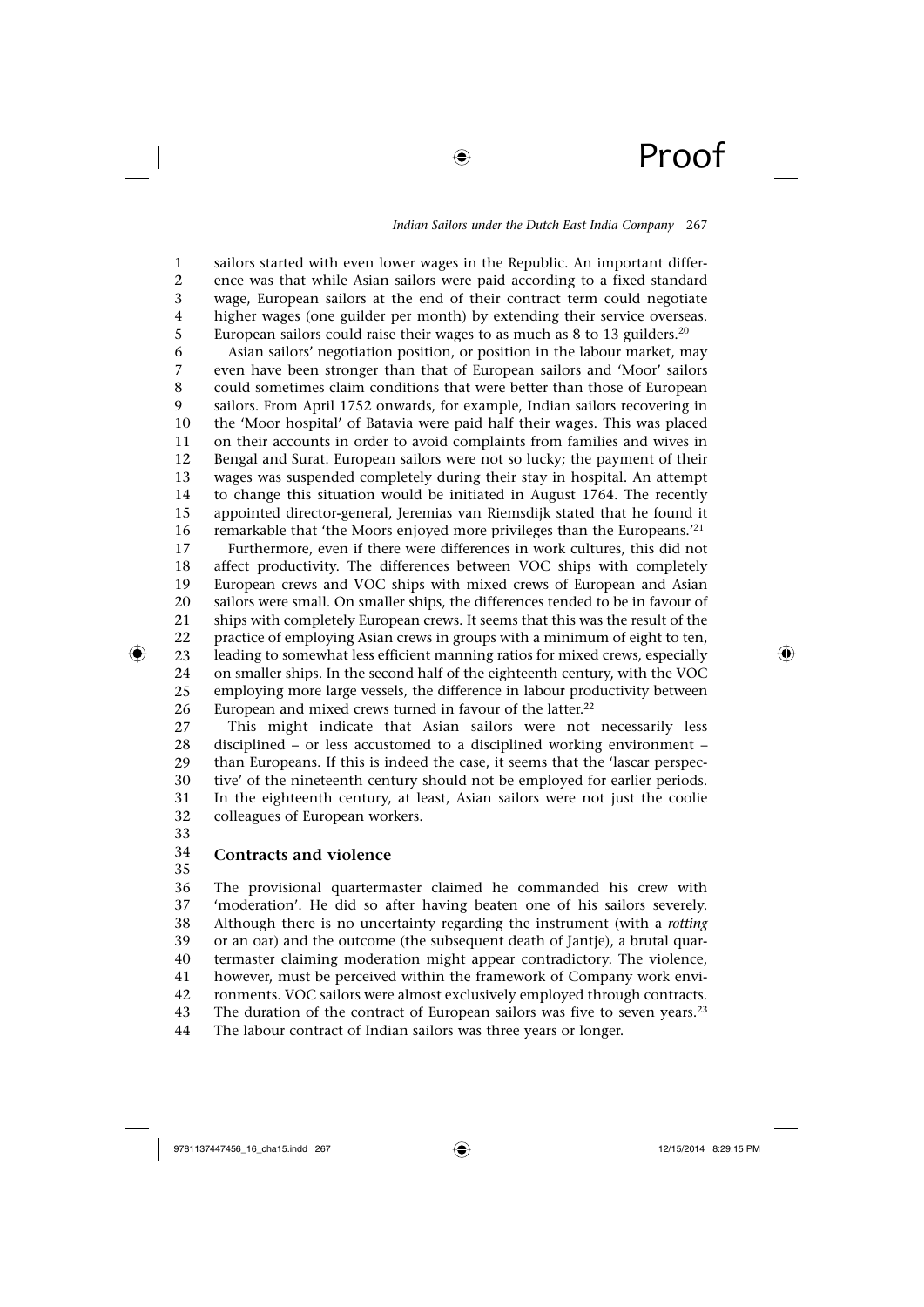#### 268 *Matthias van Rossum*

Although work for the VOC was 'free' in the sense that most sailors were not forced into service, once they had signed a contract, sailors had to obey its terms and the rule of the Company. The terms were enforced by both legal and physical means.24 Everyday violence played an important role as an incentive for work and discipline. The VOC was a hierarchical organisation, working with a top-down structure in which commands flowed down from directors in the Republic and officials in Batavia to lower officials responsible for specific settlements or work places. The maritime working environments – ships as well as the rowing quarters and wharf – were led by captains and officers (mates). The structure of authority extended to petty officers (boatswains and quartermasters), who were in direct command of the work of sailors. 1  $\overline{2}$ 3 4 5 6 7 8 9 10 11 12

♠

Authority was not self-evident. Formal authority – based on the function and position of an officer –had to be emphasised and reified continuously. This was done, of course, through clothing, division of space, privileges and other ways of visualising authority. It had to be done through the behaviour of officers as well. The realisation of authority by decisive and convincing leadership was crucial for the position of captains, mates, boatswains and quartermasters.25 13 14 15 16 17 18 19

The use of physical means was also an integral part of leadership. The rope, stick and *rotting* were standard tools for officers and petty officers. This did not mean that violence was random or that the power of officers was unchecked, but it did result in physical and violent ways of exercising leadership.26 This was often emphasised in published accounts of sailors. Jacob Haafner, who in his early years had worked for the VOC as a ship's boy and cabin mate, mentions 'that one should not judge a captain on his behaviour on land.' At sea 'is where one really learns to know a captain. That is where they are in their element'. According to Haafner, there they had 'almost unchecked power over their crews, either given to them or taken by them'. This power 'provided them with the freedom to live as they wish'.27 The German Elias Hesse portrayed an even grimmer picture in his published travel account based on his experience with the VOC in the second half of the seventeenth century. He described a tyrannical situation in which captains could randomly punish their sailors and soldiers: 20 21 22 23 24 25 26 27 28 29 30 31 32 33 34

35

◈

How unreasonably and without Cause our Captain, whom I have sometimes called a Tyrant, would begin to order punishment for those poor Soldiers and Sailors on the Ships is hard to describe; often those Sailors, who drank only one Sip of Wine too much, were bound to the main Mast and dealt 200 to 300 or more Lashes with a Rope, after which the Punished would often fall to the ground as dead, but this Misery would to no extent bring the ruthless Captain to Compassion. The Soldiers were not much better off; in comparison to Sailors, they do indeed have the Honor and Privilege that they are not punished with the Rope, but they 36 37 38 39 40 41 42 43 44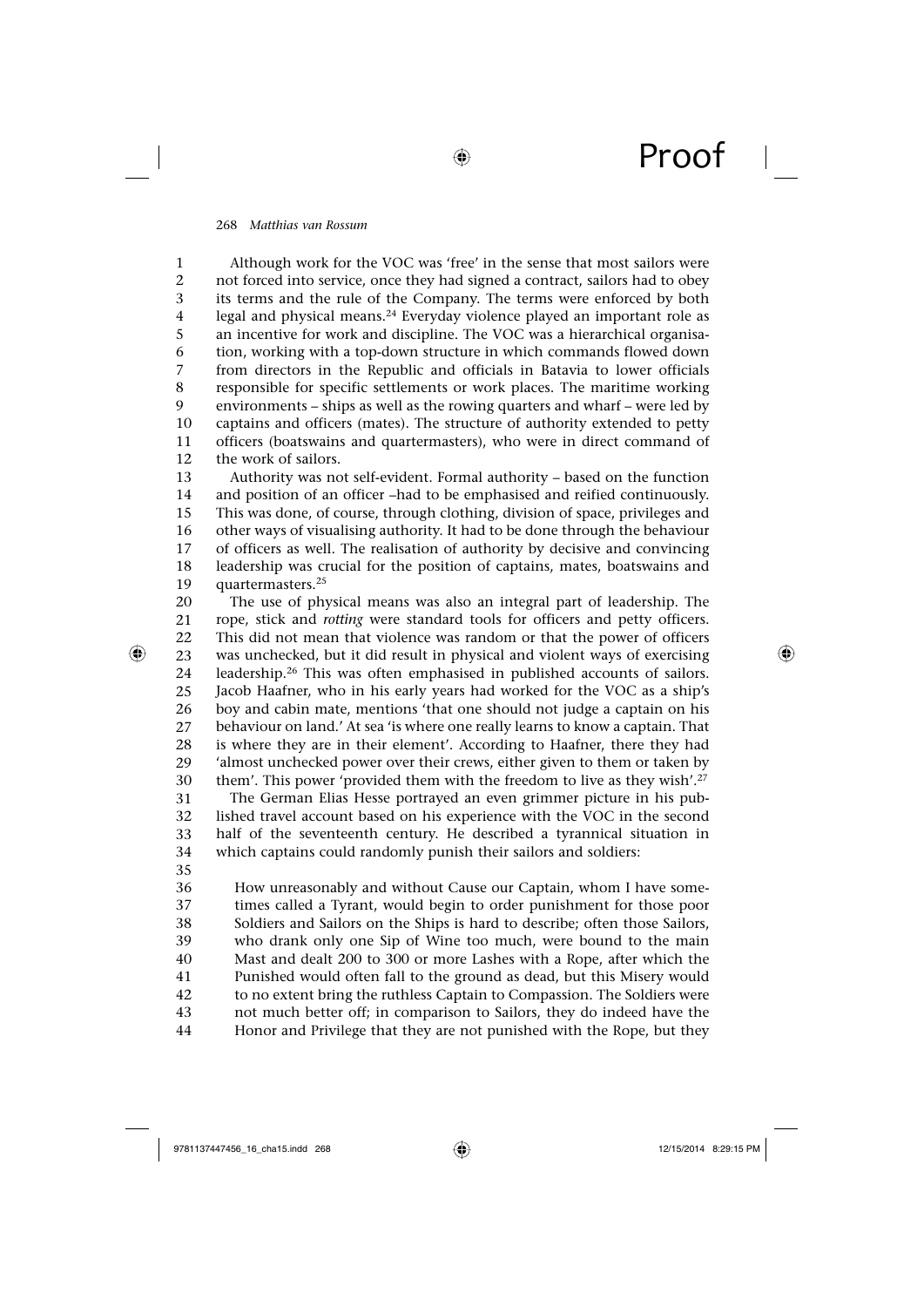### *Indian Sailors under the Dutch East India Company* 269

are punished with a large Stick. They are therefore to be pitied, those who have served under the bravest Officers in Germany or other Countries and have fallen by Resignation to such a bad and miserable Condition to which they are subject on the ships.<sup>28</sup> 1  $\overline{2}$ 3 4

⊕

Such violence was not exceptional or random. It was structural, an integral part of authority in Company work environments. On the profession of violence by petty officers, Haafner says that 'a beating by one or two quartermasters' was considered 'a very moderate punishment'. Hierarchy and violence were intimately linked. Haafner wrote, 'Everyone who has anything to say, the first mate, the second mate, will command that the crew be dealt beatings. Everyone who has the right to carry an end of rope, the boatswain and his helpers, deals heavy beatings, or commands them, especially to poor Germans and foreigners'.29 6 7 8 9 10 11 12 13 14

## 15

5

**Back to the** *ploezerscasie*

## 16 17

◈

A certain level of violence was simply accepted as part of life in the service of the Company. This did not mean, however, that such violence remained uncontested. Let us return to the death of the Indian sailor on the *ploezerscasie*. The Indian sailors took action after the death of their co-worker, Jantje. They displayed his dead body. More importantly, they sent a complaint to quartermaster Leendert's superior. This was done by the *sarang* Calé, who reported to the boatswain of the *ploezerscasie* that it had been the provisional quartermaster who 'had beaten the Moor to death'.30 18 19 20 21 22 23 24 25

The death of a sailor had to be reported and investigated. The dead body was examined by five doctors, and their reports point out the severe injuries. Batavia's city doctor, John Scott, reported that the cause of death was a neck fracture, 'probably caused by a blow attributed to the person of Leen Willemse de Quaetste niet'. The second report of his colleagues also mentions a fatal neck injury. 26 27 28 29 30 31

The case was brought before the Court of Justice (*Raad van Justitie*) of Batavia, the highest judicial court of the VOC in Asia. The court dealt with criminal cases – and sometimes other important cases – related to VOC employees in Batavia and its surroundings. In other Asian settlements, the VOC had local courts. The Batavian court also dealt with appeals from these settlements. Boatswain Jan Baptist Commere, who was responsible for the *ploezersca-*32 33 34 35 36 37 38

*sie*, testified that he was satisfied with the work of Leendert. The boatswain mentioned that the evening before Jantje's death, he 'heard that the quartermaster punished some Moors by striking them with the *rotting*'. He did not witness the incident, as he was inside his house near the *ploezerscasie*, but 'thought that it had happened because the sailors had not presented themselves fast enough'. The boatswain was confident that the punishment 39 40 41 42 43 44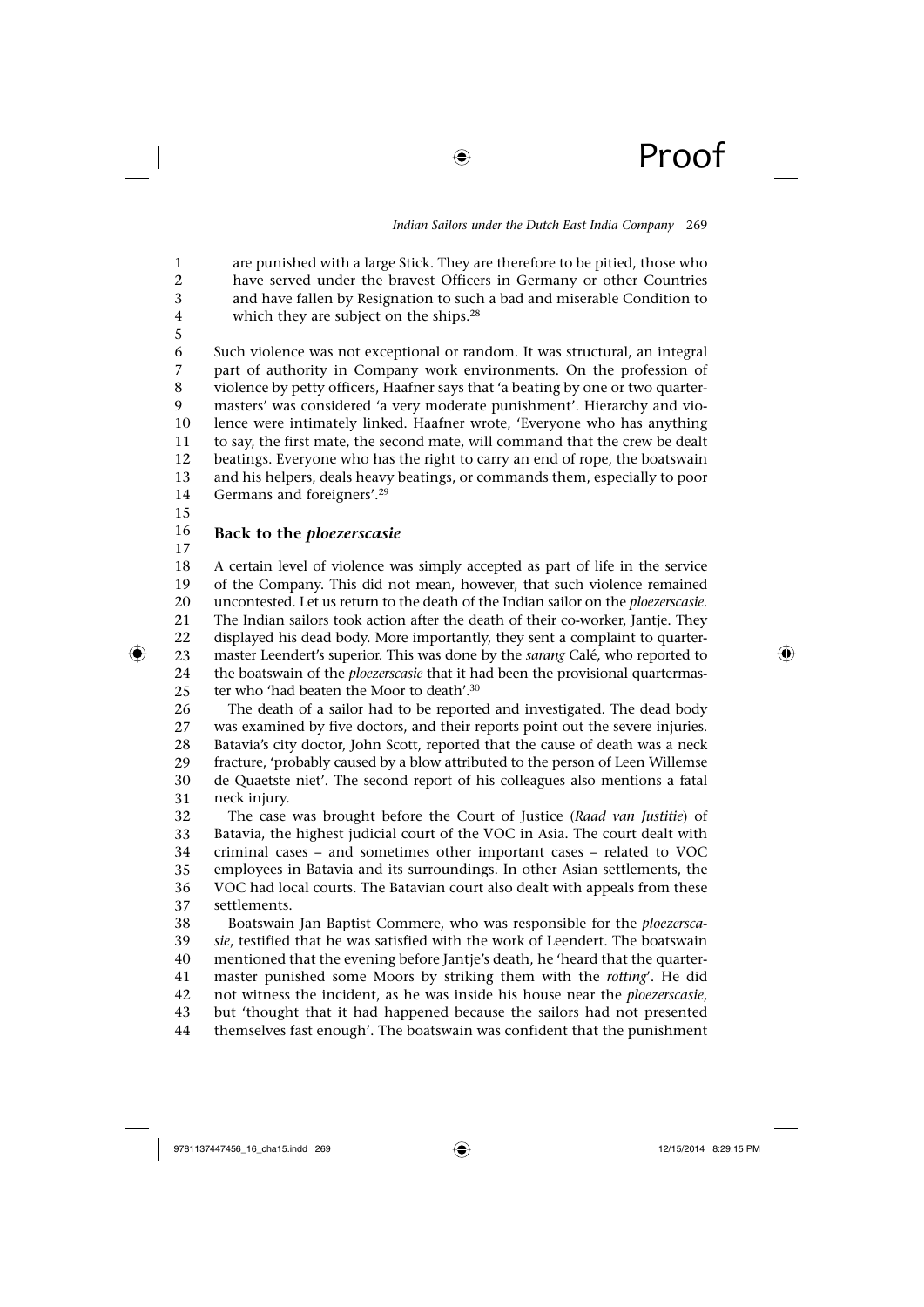#### 270 *Matthias van Rossum*

had been necessary. Commere said the quartermaster had 'always behaved very well and in an orderly manner and to his knowledge never maltreated anyone'. 1  $\overline{2}$ 3

♠

The quartermaster employed a similar line of argument regarding 'punishment' and 'maltreatment'. He even denied the whole incident. Confronted with Jantje's dead body, he declared 'never to have hit or pushed him'. The 'regular' punishment with a *rotting* was clearly not included in this. Leendert confirmed this version even after interrogation *ad torturam* – with torture. Permission had to be granted by the Court of Justice for the use of physical means of interrogation, done mainly in the case of serious offences and in the absence of a confession. The testimony of the doctors evidently did not lead to a solution. 4 5 6 7 8 9 10 11 12

Before the court, the doctors were hesitant. Dr Cornelis Everhard stated 'that he did not find any other injury'.<sup>31</sup> Dr John Scott admitted 'not to have investigated any other parts of the body than where he saw the injury'.32 After a short exchange, it was agreed that Jantje must have died only a few hours after the neck injury. The doctors thought it 'impossible that someone would have lived for another 24 hours after the injury'.33 The statement of the 'Moor sailors' should, according to the doctors, 'in this respect' 'absolutely' be discarded. 13 14 15 16 17 18 19 20

The exact cause of death could not be determined by the Court of Justice in Batavia. Contradictory statements obscured the exact course of events: the accusation mentions 'many irreconcilable contradictions'. The prosecutor (*advocaat fiscaal)*, however, retained the 'strong suspicion that the Moor who was found dead was killed by the beating or the kicking out of the canoe'. He demanded punishment by flogging and ten years' forced labour. The court decided differently and released quartermaster Leendert. 21 22 23 24 25 26 27

The case shows a few of the possibilities available for Indian sailors working in the service of the VOC in Batavia. Besides acts of public protest, they could formally address the superior of the (petty) officer accused of mistreating the sailors. This could turn into a criminal court case, where Indian sailors and their foremen were provided the opportunity to give their accounts. This whole procedure, in the end, did not result in measures against the accused quartermaster. The absence of a confession and the confusion around the cause of death made it difficult for the court to convict, and thus Leendert Willemsz de Quaadsteniet was set free. 28 29 30 31 32 33 34 35 36

37

◈

#### **Petitioning maltreatment** 38 39

The death of Jantje led to an official judicial investigation. This may well have been an exceptional situation. The reactions of the Indian sailors to the death of their co-workers were careful. They filed a complaint to the direct 40 41 42

superior of the quartermaster via their *sarang*. Actions of Indian sailors were, 43

of course, not limited to situations that involved a fatal outcome. In the face 44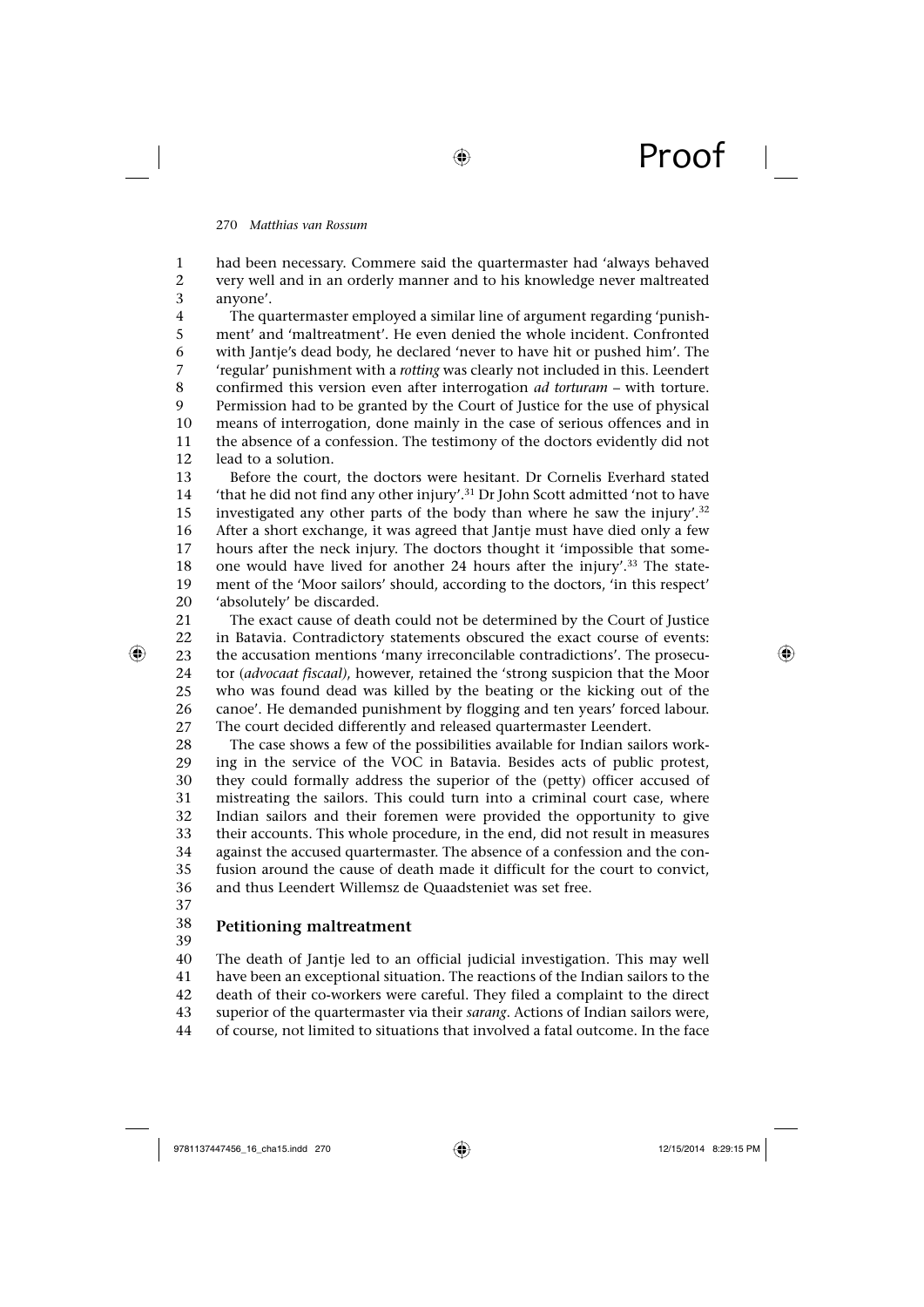#### *Indian Sailors under the Dutch East India Company* 271

of maltreatment or perceived injustices, sailors could employ many different means to improve their position. This could take the form of direct individual or collective action in work environments – violence against (petty) officers, a strike or mutiny.<sup>34</sup> This could also take the form of desertion.<sup>35</sup> 1  $\overline{2}$ 3 4

⊕

There were, however, also formal (legal) recourses with which to respond to violence in the service of the Company. One of these was to petition the Company. Especially for sailors engaged on intra-Asiatic voyages, this could be an important way to deal with mistreatment on board ships or complaints about provisioning and payments. The first to be addressed were the officers in charge. These instances were often solved on board ship or in other work environments and, therefore, have not left much historical source material. In many instances, complaints were directed against officers. In cases where the leading officers in a workplace, such as the captain and mates of a ship, could not be addressed for such complaints, petitions had to be directed to higher authorities in Company settlements. 5 6 7 8 9 10 11 12 13 14 15

Haafner's memoirs preserve an illustrative example of the treatment and strategies of Indian sailors. The 'brutal' captain Koelbier made 'two lascars, or black sailors' watch over the cattle on board.<sup>36</sup> The sailors had drunk from the water meant for the cattle. The captain 'came out to the deck, ordered them to be bound to the mast, lit his pipe with tobacco and made four quartermasters beat the sailors with rope until he had cold-bloodedly finished his tobacco'.37 The two sailors died of their wounds. 16 17 18 19 20 21 22

Although violence may have occurred regularly, this did not mean that violence remained uncontested by either European or Asian crews. The death of the sailors led to a declaration signed by the *sarang*, the protestant preacher and some of the petty officers and crew. The petition, signed by the higher-ranked European and Indian crew members, was handed over to local Company officials in Negapatnam. This resulted in an investigation by the Council of Justice in Negapatnam, which in the end did not lead to a conviction of the captain.38 23 24 25 26 27 28 29 30

It is important to emphasise that the declaration was not primarily directed against the use of violence. Like other complaints related to treatment, it referred to 'the inhuman treatment of the crew' and especially the 'barbarity' with which the commander had maltreated the two deceased Asian sailors. It is directed, therefore, against the excesses and random character of the violence employed; not against violence itself. 31 32 33 34 35 36

37

◈

#### **Between authorities?** 38 39

The VOC was not the only authority sailors dealt with in Asia. An interesting case, occurring in 1739 in Bengal, shows the international context in which sailors operated in the service of the Company. Upon arrival in Bengal, Indian sailors working on the fleet from Batavia sent a written 40 41 42 43

request to the director of Hugli, the VOC settlement in Bengal, complaining 44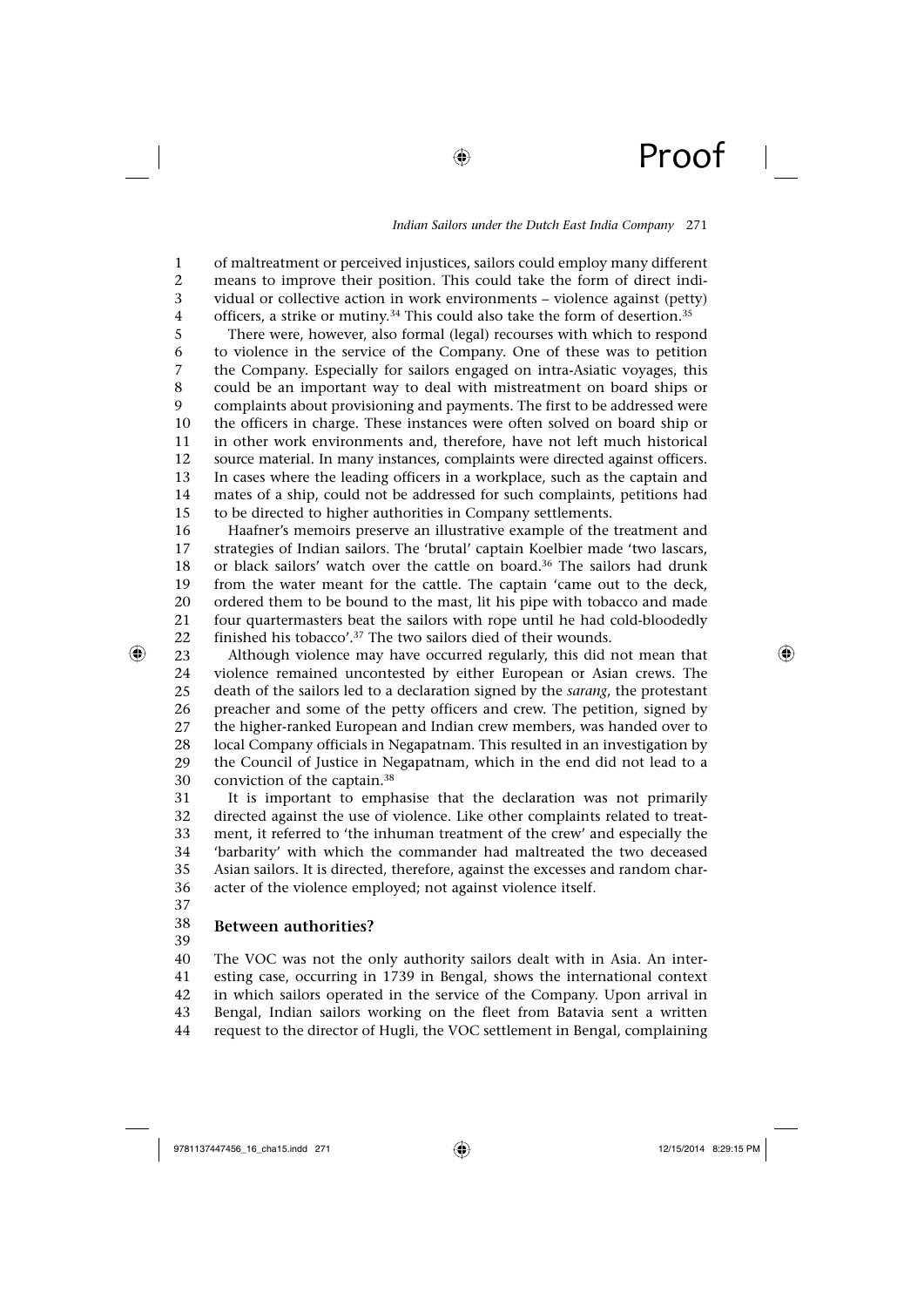#### 272 *Matthias van Rossum*

about their treatment by the Company and by local authorities. According to a report sent by Company authorities from Bengal to Batavia: The Director, who was on this occasion on the fleet, made known to the honourable members [of the Council of Policy of Bengal] that some Moor sarangs, who had arrived here with the ships from the South, had complained in writing that on Company ships they were not only denied normal provisions of butter and oil and that they were treated very badly by the ship's officers but that even their sick in Batavia had to pay their costs besides provisioning, and furthermore, that their chests [of private cargo] were stolen by European sailors when they were taken from their ships and sent off for other work, To conclude, they were badly robbed and detained by the Moor Government, before they were granted permission to take their chests along, as can be seen in the request that has been handed over by them.39 It was important for the VOC to solve the matter. The Indian sailors recruited in Bengal were an important part of the maritime labour force in Batavia and on the ships in the intra-Asiatic trade. As a result, Bengal Company officials communicated to their superiors in Batavia in 1740 that 'they would try to work out solutions for the complaints of the returning Moor sailors'.<sup>40</sup> Situations with multiple authorities could work in favour of the sailors, and provided important opportunities. Sailors strengthened their position by addressing local authorities in their conflict with the Company. Sometimes this was the outcome of more or less accidental turns of events, as seems to have been the case with an incident with the Company ship *Haas* in 1699.41 Arriving in Bengal from Batavia, the ship ran aground in the Chittagong river. The European crew was, according to the report, 'not to blame for the accident'.<sup>42</sup> The situation was used, however, by a crew of 'Moor sailors', 'who had deserted the previous year from the ship *Susanna*'. The *Susanna* had been sailing from Batavia to Bengal with 35 European and 19 'Moorish or native sailors'.<sup>43</sup> The ship ran into problems similar to those encountered by the *Haas* a year later. The *Susanna* was reported to have 'run aground' in the river 'during heavy weather'. It was 'leaking' and 'lacked ropes and anchors'. A part of the cargo had to be unloaded in order to be able to rescue the ship.44 The *dagregisters* of Batavia do not mention the desertion, leaving the specific circumstances unknown, but it may have been related to the accident with the *Susanna*; they may have been escaping the danger or refusing to perform the extra work of unloading the ship. The response of the runaway sailors one year later has been better preserved in the Company records. The sailors made use of the vulnerable situation of the *Haas* to 'forcibly extract' the sum of 500 rupees from the crew of the ship. According to the VOC, 'the Moor sailors claimed this as 1  $\overline{2}$ 3 4 5 6 7 8 9 10 11 12 13 14 15 16 17 18 19 20 21 22 23 24 25 26 27 28 29 30 31 32 33 34 35 36 37 38 39 40 41 42 43 44

⊕

◈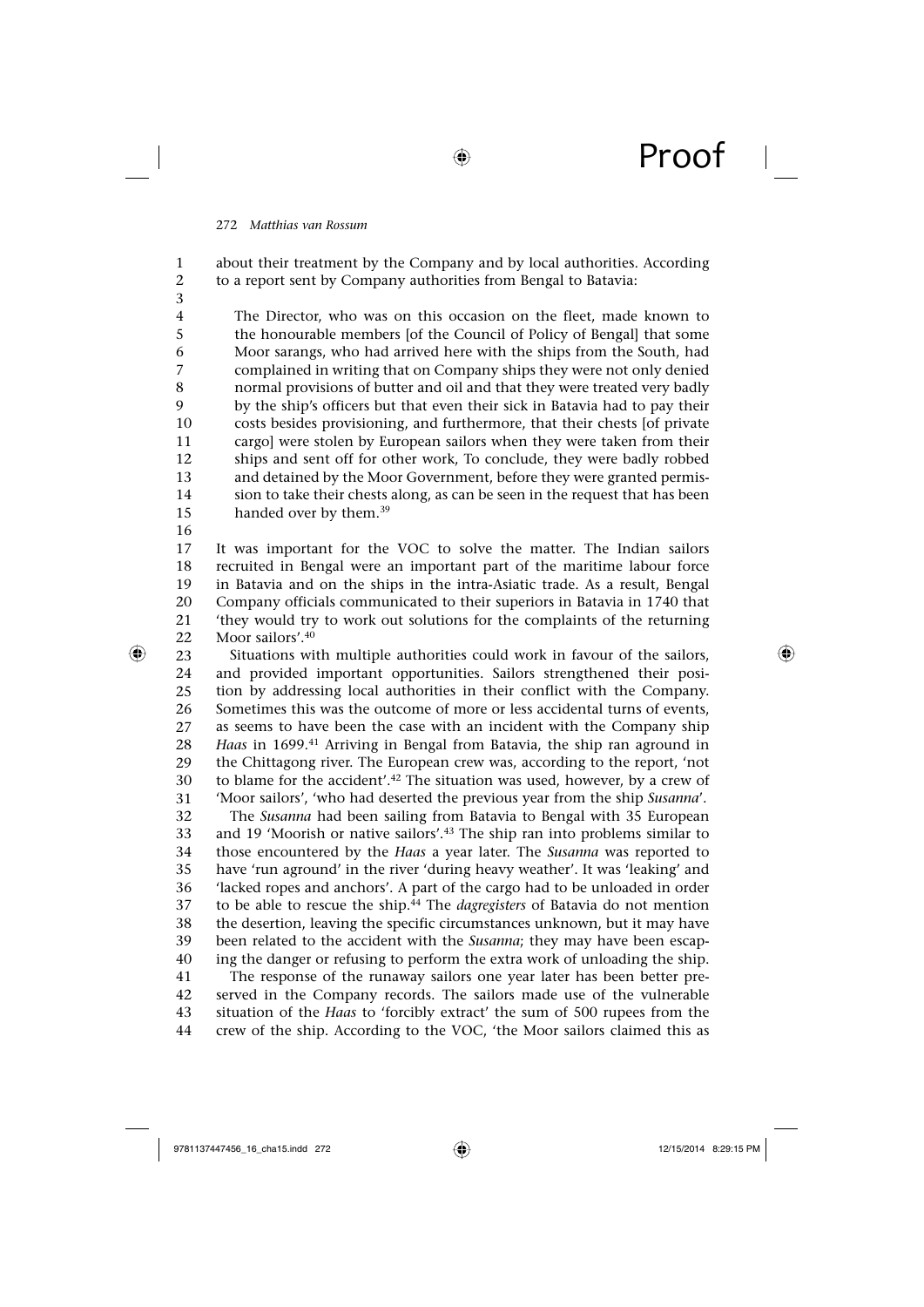### *Indian Sailors under the Dutch East India Company* 273

their compensation for the wages that had not been paid on the *Susanna*'.45 Company officials in Bengal were displeased. They held the claim of the sailors as 'untrue' and 'filed complaints with the Deccan court'. Despite the 'untruthfulness' of the act and claims of the 'Moor' sailors, the VOC officials wrote, 'it was not to be expected that the money would be returned' by the sailors.46 The VOC stood powerless against the sailors, who were being backed up by local authorities. 1  $\overline{2}$ 3 4 5 6 7

⊕

In other instances, Indian sailors employed local authorities to strengthen their position while remaining in the service of the VOC. A few years after the conflict in Bengal, the VOC was confronted with a ship that was returned after it had been captured by an 'English pirate'. It was sent from Madras to Batavia via Negapatnam with the European 'servants and sailors' that belonged to the ship. The Company officials of Batavia were satisfied with this. If the ship had been sent with 'Moor' sailors and officers, they explained to their superiors in the Republic, this would have meant that these sailors had to be paid until 'the Company returned them with a Company ship to the Coromandel'. The officials explained that this was 'similar to what we have to do every year with the Moor sailors, who are recruited in Bengal and Surat as the result of the desertion of Company sailors in that region'.<sup>47</sup> 8 9 10 11 12 13 14 15 16 17 18 19 20

The cheapest option for the VOC would be to employ Asian sailors where they were needed and to send them back as unpaid passengers at the end of their contract. This is, in fact, the way Asian sailors would be employed by the VOC in intercontinental shipping from Asia to the Republic towards the end of the eighteenth century. The VOC was not able to do this at the beginning of the eighteenth century in its intra-Asiatic trade. The demands of the Bengal, Surat and Coromandel sailors were apparently backed up by those whom the Company officials labelled as 'Moor judges'. They demanded that the sailors be returned not as passengers but in paid service. Company officials declared they had to obey this practice as they 'did not want to come into conflict again with the Moor judges regarding these claims'. 21 22 23 24 25 26 27 28 29 30 31 32

33

#### **Conclusion** 34 35

In the introduction to this essay, the death of a sailor opened up questions on the position of Asian and European sailors within maritime labour markets and in the service of the Dutch East India Company. In the early modern period, Asian and European sailors lived and worked in a complex, globalised world. Sailors in the service of the VOC worked in multicultural crews, and in the course of their work they were subject to Company law and discipline. At the same time, this highly diverse VOC world continuously interacted with different communities, states and local authorities. This chapter investigated the position of Indian sailors and how they 36 37 38 39 40 41 42 43 44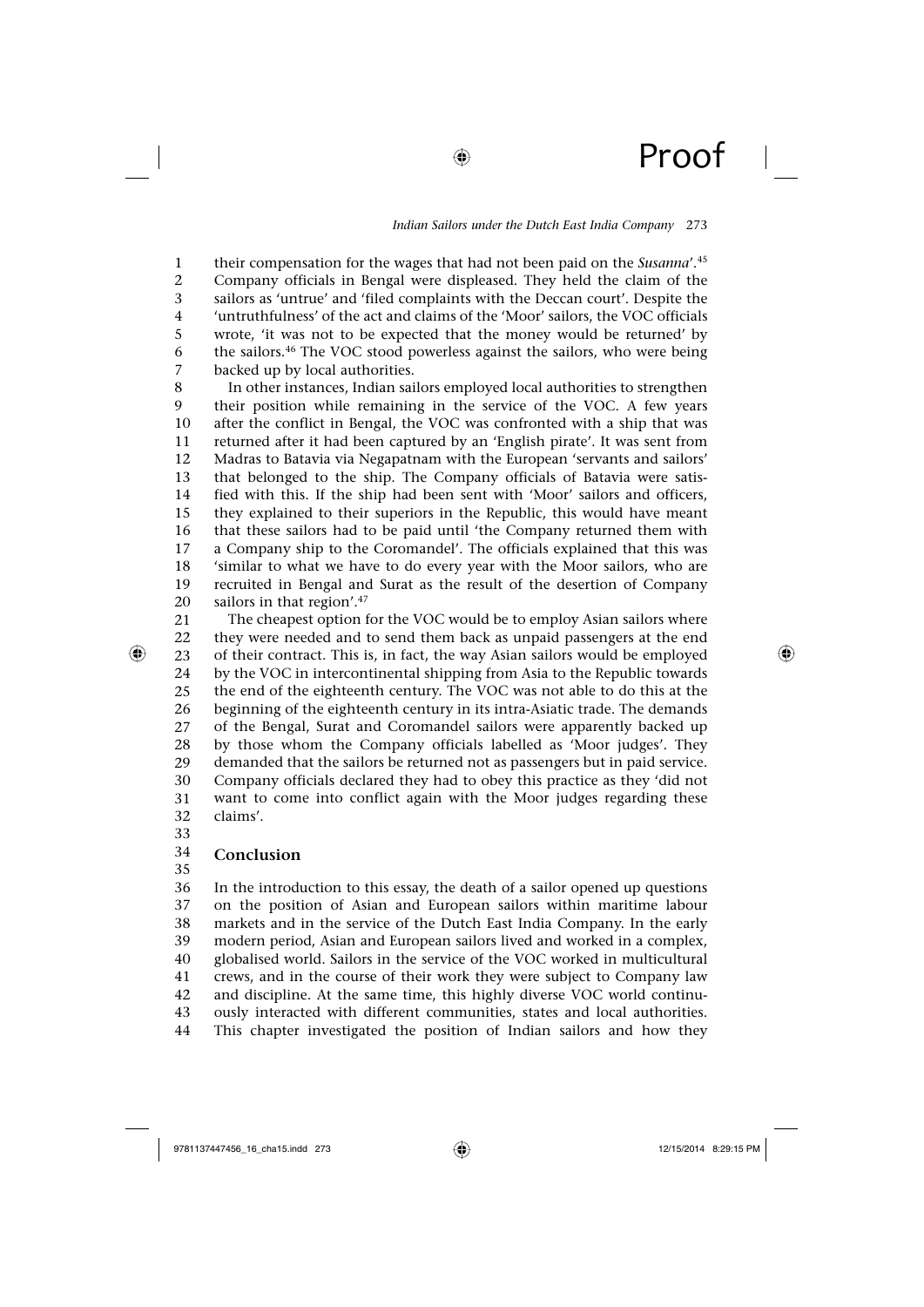#### 274 *Matthias van Rossum*

attempted to protect and improve their position in relation to maltreatment and labour conditions. 1  $\overline{2}$ 

♠

As a result of the subaltern position of sailors, especially Asian, in the service of the early modern European trading companies, the evidence for such an analysis is fragmented. Various cases involving conflicts and court cases, however, have made it possible to trace the reactions and claims of Indian sailors working for the VOC. Unlike in the nineteenth century, Indian sailors of the eighteenth century appear as conscious workers defending their interests in various ways. 3 4 5 6 7 8 9

Within the Dutch East India Company, Indian sailors could informally address their officers on issues of serious maltreatment and sometimes forced formal criminal inquiry into the misbehaviour of lower-rank superiors. There were also formal ways to address – petition – concerning the treatment in Company work environments. In the case of higher-ranked officers, Indian sailors could petition Company officials to expose maltreatment on board ships. In the case of Captain Koelbier, the petition was signed not only by the Indian *sarang* but by European officers. The initiation of formal inquiries or criminal cases did not always result in conviction of the accused officers but may have had an important protective or signalling function. Sending petitions to directors of Company settlements also provided a method against exploitative behaviour of local Asian authorities, as was shown by the case of the 1739 petition against bad treatment on board Company ships and trouble caused by the harassment of Bengal authorities. 10 11 12 13 14 15 16 17 18 19 20 21 22 23 24

Indian sailors, however, could also employ means outside the Company to protect or improve their position. They did not hesitate to mobilise local authorities against the VOC. In the late seventeenth century, for example, the Deccan court backed sailors who deserted in Bengal and later enforced payment of their wages. In Bengal, Surat and Coromandel, the VOC had to deal with contract and payment terms defended by 'Moor judges', probably local civil courts. 25 26 27 28 29 30 31

As a result, Indian sailors could significantly strengthen their position and defend their interests on issues of payment and treatment. Although much more historical research is needed to gain better insight into the differences and similarities in work cultures across Eurasia, it seems that the contrast between a supposed 'European' and 'Asian' 'maritime culture' might not be as marked as Pearson believes. The VOC was indeed a hierarchical and violent organisation, but Indian sailors seem to have been able to work quite well within these disciplined environments. With more certainty, it can be established that Indian sailors were not the unskilled, unorganised and powerless colonial labourers they sometimes are portrayed to be. In the eighteenth century at least, they were not just coolies; they seem to have been self-conscious, global colleagues of European sailors, claiming their rights inside and outside the Company, in both informal and formal ways. 32 33 34 35 36 37 38 39 40 41 42 43 44

◈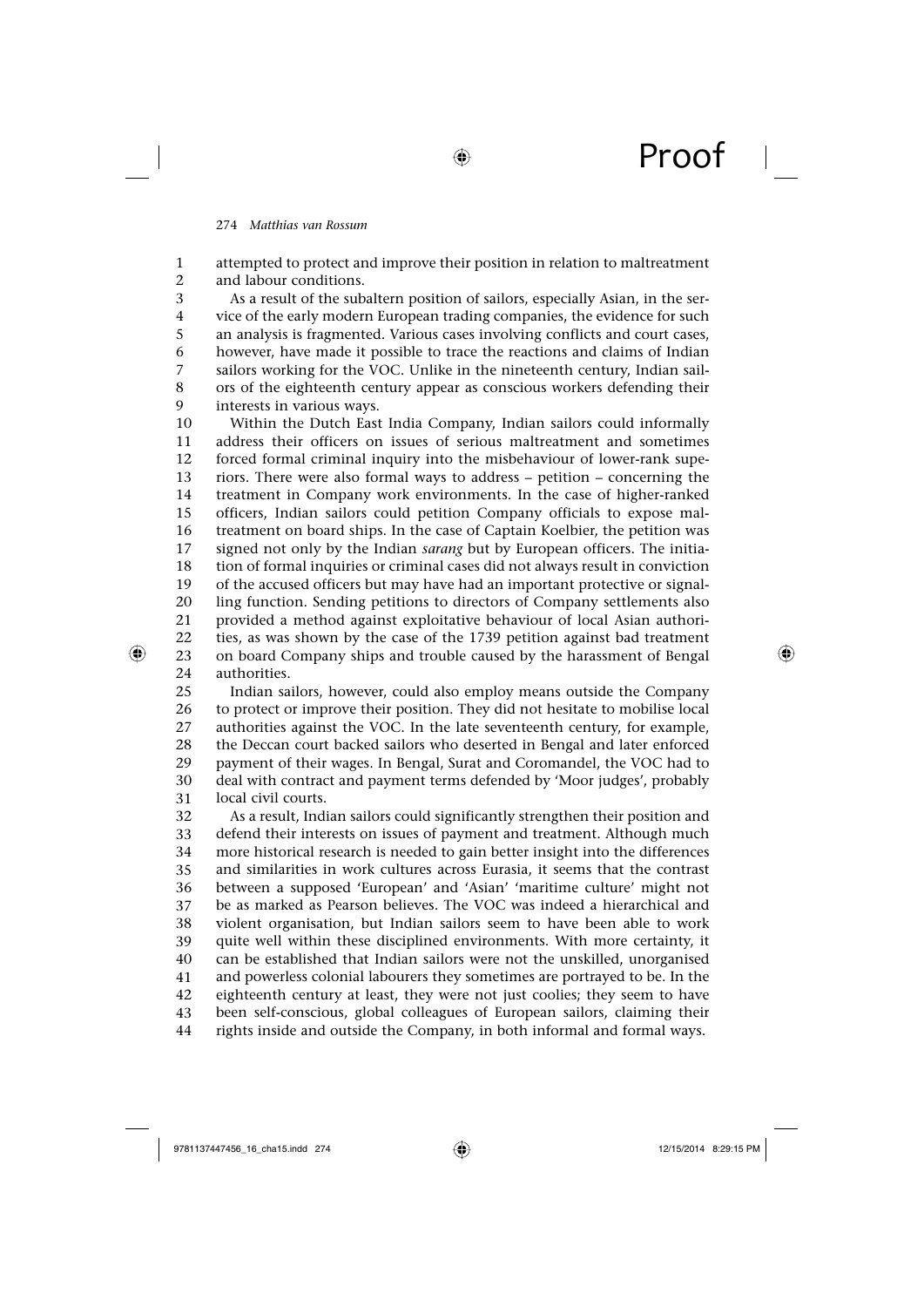# Proof |

*Indian Sailors under the Dutch East India Company* 275

 $\bigoplus$ 

| 1       | <b>Notes</b> |                                                                                                                                                                            |
|---------|--------------|----------------------------------------------------------------------------------------------------------------------------------------------------------------------------|
| 2       |              |                                                                                                                                                                            |
| 3       |              | I am thankful for the lively debate and valuable comments of the participants of<br>the Working Lives Between the Deck and the Dock conference and especially the main     |
| 4       |              | organiser, Maria Fusaro. The research for this chapter has been conducted as part of                                                                                       |
| 5       |              | a PhD project on intercultural relations between European and Asian sailors work-                                                                                          |
| 6       |              | ing for the Dutch East India Company (Vrije Universiteit Amsterdam 2008–2013).                                                                                             |
| 7       |              | 1. Nationaal Archief, The Hague (NA), Archief van de VOC (VOC), inventory num-                                                                                             |
| $\bf 8$ |              | ber (inv.no). 9416, case 31. All quotations in this section are from this document.                                                                                        |
| 9       |              | 2. Commere was recruited in the Dutch Republic in January 1738 as 'Jan Babtisz                                                                                             |
| 10      |              | Commere from the city of Ghent'. He started as a sailor on the ship Steenhoven.                                                                                            |
| 11      |              | He died in Asia in July 1748. Source: Database VOC Opvarenden, http://                                                                                                     |
| 12      |              | vocopvarenden.nationaalarchief.nl, accessed 25 November 2014, NA, VOC, inv.                                                                                                |
| 13      |              | no. 12954, f. 83.                                                                                                                                                          |
| 14      |              | 3. Leendert Willemsz de Quaadsteniet, from Pietershoek (present day Puttershoek,                                                                                           |
| 15      |              | near Dordrecht), was recruited in the Dutch Republic in March 1737 as a sailor.<br>He left for Asia with the ship Ridderkerk and returned in 1739. Leendert again          |
| 16      |              | signed up with the VOC almost immediately after his return. He left for Asia with                                                                                          |
| 17      |              | the ship Beukestijn in January 1740, this time as an able-bodied sailor (bosschieter).                                                                                     |
| 18      |              | In 1744, Leendert again returned to the Republic and in the same year he signed                                                                                            |
| 19      |              | up for another contract. He left for Asia in December 1744 with the ship Domburg.                                                                                          |
| 20      |              | He was, again, recruited as a bosschieter. According to his testimony before the                                                                                           |
| 21      |              | Court of Justice of Batavia, he worked as provisional quartermaster at the <i>ploez</i> -                                                                                  |
| 22      |              | erscasie of Batavia from 1745 onwards. Leendert had signed a confession of debt                                                                                            |
|         |              | at every occasion he signed up for Company service. He died in Asia, probably                                                                                              |
| 23      |              | shortly after his release. In the Republic, it was administrated that Leendert died<br>22 July 1747, but it might be that this date refers to the halting of wage payments |
| 24      |              | due to his imprisonment. Leendert still appeared before Court in 1748. Database                                                                                            |
| 25      |              | VOC Opvarenden. NA, VOC, 6044, f. 63; 6101, f. 70; 6171, f. 40.                                                                                                            |
| 26      |              | 4. van Rossum, 'A "Moorish World"', 41.                                                                                                                                    |
| 27      |              | 5. In the case of translation, it was common that the translator and the languages                                                                                         |
| 28      |              | were mentioned at the end of the testimony. As no translator is mentioned, it                                                                                              |
| 29      |              | seems likely that the Indian sailors spoke Dutch.                                                                                                                          |
| 30      |              | 6. 'op de Mahomethaense wijsse, met het leggen van hun regterhand, op den alcoran'.                                                                                        |
| 31      |              | 7. 'op de rooms catholijke wijse met het leggen, van sijn regterhand, op het evan-<br>gelum Johannes en het uijtten der woorden inde portugeese thael zoo waerlijk         |
| 32      |              | helpe mij god almagtig'.                                                                                                                                                   |
| 33      |              | 8. 'pagaij'.                                                                                                                                                               |
| 34      |              | 9. Pearson, 'Class', 680, 689.                                                                                                                                             |
| 35      |              | 10. <i>Ibid.</i> , 680.                                                                                                                                                    |
| 36      |              | 11. Barendse, The Arabian Seas.                                                                                                                                            |
| 37      |              | 12. Balachandran, Globalizing Labour?; Ahuja, 'Mobility', 111-141; Fisher, 'Working',                                                                                      |
| 38      |              | $21 - 45.$                                                                                                                                                                 |
| 39      |              | 13. Balachandran, Globalizing Labour?                                                                                                                                      |
| 40      |              | 14. This perspective is most explicit in Barendse, The Arabian Seas; Sutton, Lords.<br>15. van Lottum, Across the North Sea; Lucassen, 'A Multinational', 12-39.           |
| 41      |              | 16. This is claimed in van Rossum, Werkers; van Rossum, 'Intra-Aziatische vaart', 32–69.                                                                                   |
| 42      |              | Older literature has taken 1740 as the beginning of the VOC's structural employ-                                                                                           |
| 43      |              | ment of Asian sailors: Lucassen, 'Multinational'; Bruijn, 'Personeelsbehoefte',                                                                                            |
| 44      |              | 218-248; Dillo, De nadagen.                                                                                                                                                |

9781137447456\_16\_cha15.indd 275 781137447456\_16\_cha15.indd 275 7811379447456\_16\_cha15.indd 12/15/2014 8:29:15 PM

 $\bigoplus$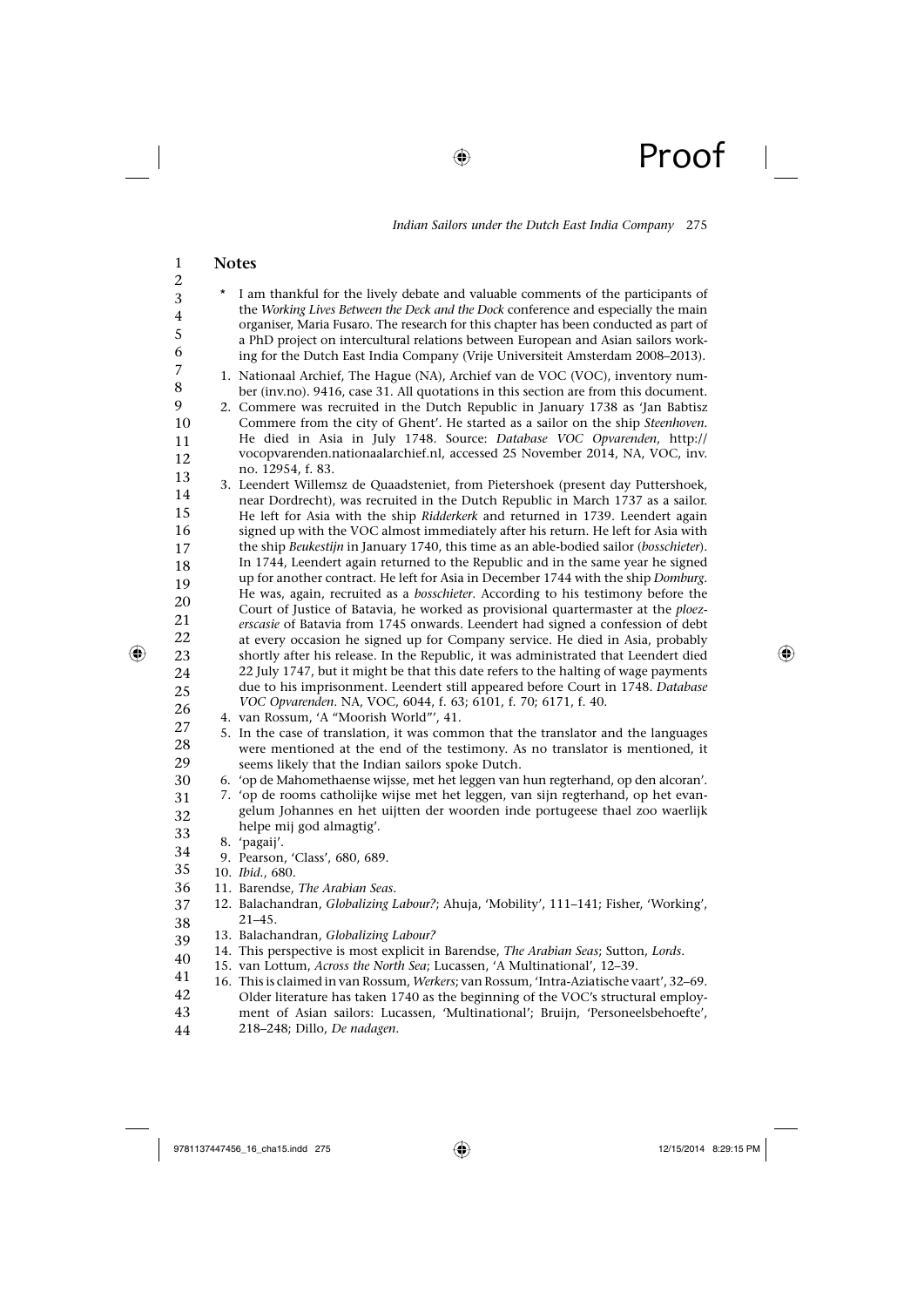# Proof |

276 *Matthias van Rossum*

| $\mathbf{1}$            | 17. van Rossum, 'Intra-Aziatische vaart'; van Rossum, Werkers.                                                                                                    |
|-------------------------|-------------------------------------------------------------------------------------------------------------------------------------------------------------------|
| 2                       | 18. van Rossum, 'Intra-Aziatische vaart'. In the seventeenth century, the intra-Asiatic                                                                           |
| 3                       | fleet was three to four times larger than the intercontinental fleet. In the eight-                                                                               |
| $\overline{\mathbf{4}}$ | eenth century, the difference between the two fleets grew smaller due to the                                                                                      |
| 5                       | increase of the fleet employed in intercontinental return shipping.                                                                                               |
|                         | 19. van Rossum, 'Intra-Aziatische vaart'.                                                                                                                         |
| 6                       | 20. van Rossum, 'A "Moorish World"'.                                                                                                                              |
| $\boldsymbol{7}$        | 21. Cited in <i>ibid.</i> , 55.                                                                                                                                   |
| $\,8\,$                 | 22. van Rossum et al., 'National and International Markets', 43; van Rossum, 'Intra-                                                                              |
| 9                       | Aziatische vaart'. For a more elaborate treatment of labour productivity on board<br>VOC ships, see van Rossum, Werkers, chapter 4.                               |
| 10                      | 23. Boxer, Zeevarend Nederland, 130.                                                                                                                              |
| 11                      | 24. All this is explained in detail in van Rossum, Werkers, chapter 5.                                                                                            |
| 12                      | 25. The need for officers and captains to command 'forcefully' is clear from the chap-                                                                            |
| 13                      | ter 'Menselijke, onaangename en ontslagen schippers', in Bruijn, Schippers. The                                                                                   |
| 14                      | notion that 'authority at sea was intensely personal' is also outlined in Rediker,                                                                                |
| 15                      | Between the Devil, 218.                                                                                                                                           |
| 16                      | 26. For legal recourses available to sailors in European shipping, see Chapter 2                                                                                  |
| 17                      | by Fusaro, Chapter 3 by Addobbati, Chapter 4 by Abela, Chapter 5 by Allaire,                                                                                      |
|                         | Chapter 6 by Blakemore and Chapter 14 by Pedemonte in this volume.                                                                                                |
| 18                      | 27. Haafner, Werken, I: 152-167.                                                                                                                                  |
| 19                      | 28. Hesse, Goldbergwerke, 23, my translation.                                                                                                                     |
| 20                      | 29. Haafner, <i>Werken</i> , I: 167. The link between authority and violence seems to be                                                                          |
| 21                      | confirmed by the material presented in Worden, "Below the Line', 702–730.                                                                                         |
| 22                      | 30. NA VOC, inv.no. 9416, case 31. All quotations in this section are from this                                                                                   |
| 23                      | document.<br>31. 'segt zoo hem voor staet geen andere quetsing aen het lighaem gevonden te                                                                        |
| 24                      | hebben.'                                                                                                                                                          |
| 25                      | 32. 'verder te hebben besigtigt als op de plaets daer de dislocatie was.'                                                                                         |
| 26                      | 33. 'volstrekt onmoogelijk'; 'dat iemand na soo een ontfangene exarticulatie 24                                                                                   |
| 27                      | uuren daer aen nog soude konnen hebben leven'.                                                                                                                    |
| 28                      | 34. On lascars on English East Indiamen and on country ships: Jaffer, "Lord"'. On                                                                                 |
| 29                      | Balinese slave sailors working on the VOC ship Mercuur: van Rossum, ""Amok!."'                                                                                    |
| 30                      | 35. van Rossum, <i>Werkers</i> , chapter 7.                                                                                                                       |
| 31                      | 36. Haafner – living in the late eighteenth and early nineteenth centuries – was a                                                                                |
| 32                      | Company servant and later a critic of colonialism. He seems to have been one                                                                                      |
|                         | of the first to employ the word 'lascar' in the Dutch language as a way to refer                                                                                  |
| 33                      | to Indian sailors. The VOC and its employees commonly used other words, like                                                                                      |
| 34                      | 'inlands' 'moor' or 'jakker'. It is important to note that Haafner worked under the                                                                               |
| 35                      | English administration in Madras for some time. See van Rossum, 'A "Moorish<br>World"', 54; Veth, Uit Oost en West.                                               |
| 36                      | 37. Haafner, Werken, I: 152-153.                                                                                                                                  |
| 37                      | 38. Ibid., I: 152-153, 158-159, 166-167.                                                                                                                          |
| 38                      | 39. 'Den heer directeur bij deze gelegentheid op het chapiter den schepen geraakt                                                                                 |
| 39                      | [verzende] zoo gaf zijne EE agtb: de leden kennisse toe eenige met de                                                                                             |
| 40                      | Zuijdscheepen alhier aangekoomene Moorse sarangs bij beschrifte waren klagtig                                                                                     |
| 41                      | gevallen dat aan hen niet alleen op 's E: Comp: scheepen de gewoone randsoe-                                                                                      |
| 42                      |                                                                                                                                                                   |
|                         | nen van Boter en Olij onthouden en zij door de scheepsofficieren zeer kwalijk                                                                                     |
| 43                      | getracteerd werden, maar zelfs hunne zieken te Batav: boven het randsoen nog de<br>kostpenningen, mitsg:s hare kisten van de Europese mattroosen bestolen wierden |

 $\bigoplus$ 

 $\bigoplus$ 

9781137447456\_16\_cha15.indd 276 781137447456\_16\_cha15.indd 276 781137447456\_16\_cha15.indd 12/15/2014 8:29:15 PM

 $\bigoplus$